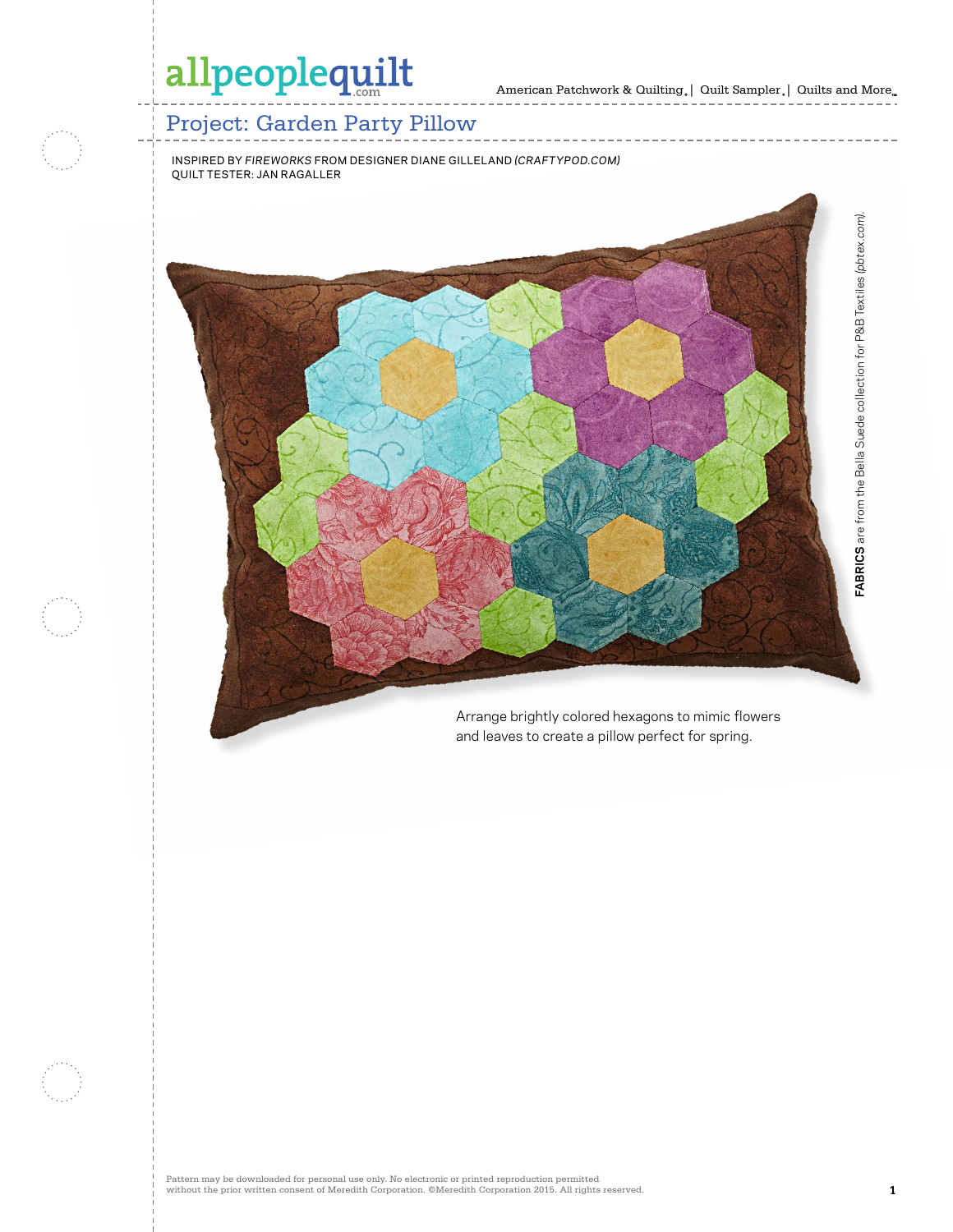### Project: Garden Party Pillow

#### **Materials**

- **•** 1⁄4 yard *each* yellow print, blue print, purple print, pink print, teal print, and green print (flower unit)
- <sup>3</sup>⁄8 yard brown print (pillow top)
- <sup>1</sup>⁄2 yard dark brown print (pillow top, backing)
- **•** 12×16" pillow form
- **•** Water-soluble glue stick (optional)

#### Finished pillow: 121/2×161/2"

Yardages and cutting instructions are based on 42" of usable fabric width.

Measurements include  $\frac{1}{4}$ " seam allowances unless otherwise indicated. Sew with right sides together unless otherwise stated.

#### Cut Fabrics

Cut pieces in the following order. The Hexagon Pattern is on *page 6.* To make a template of the pattern see "Make and Use Templates" on *page 7.*

**From yellow print, cut: •** 4—21⁄2" squares **From** *each* **blue, purple, pink, and teal print, cut: •** 6—21⁄2" squares **From green print, cut:**  ■ 8-2<sup>1</sup>⁄<sub>2</sub>" squares **From brown print, cut:** 

- **•** 1—11×15" rectangle **From dark brown print, cut:**
- **•** 2—11×13" rectangles
- **•** 2—11⁄2×17" strips
- **•** 2-11/<sub>2</sub>×11" strips

#### Baste Hexagons

You will need a paper template for each hexagon (36 total). Precut paper hexagon templates are available at quilt shops and by mail order. For this project, purchase

hexagon templates that have 1"-long edges.

If you wish to make templates, trace Hexagon Pattern on sturdy paper 36 times. Carefully and accurately cut out paper hexagon templates on traced lines.

- 1. Pin a paper hexagon template to wrong side of a yellow print 21⁄2" square (Diagram 1). Cut out fabric hexagon, adding a 3⁄8" seam allowance to all edges. (Your seam allowance does not have to be exact because the paper hexagon will be an accurate guide.)
- 2. Fold seam allowance over one template edge. Hand-baste or use a water-soluble fabric glue stick to baste fabric in place.

 To hand-baste, hand-stitch through fabric, but not the paper, with a long stitch (Diagram 2). Finger-press basted edge.

- **3.** As you approach a corner, fold next seam allowance over template and take a stitch or two to tack the corner in place (Diagram 3). Repeat folding and basting with remaining seam allowances to make a yellow basted hexagon. Remove pin; do not remove paper template.
- 4. Repeat steps 1-3 to make four yellow basted hexagons total.
- 5. Repeat steps 1-3 to make six blue, six purple, six pink, six teal, and eight green basted hexagons.

#### Assemble Flower Unit

In English paper piecing, the quiltmaker decides the order of construction because the paper stabilizes the fabric, making it

possible to work in any direction. These instructions are for starting at the center and working outward.

- **1.** With right sides together, layer a yellow basted hexagon and a blue basted hexagon, aligning a pair of edges for stitching. Hold hexagons together with your fingers or a clip.
- 2. Thread a hand-sewing needle with matching thread. Begin whipstitching at one corner; use tiny stitches and catch a few threads of both fabric folds (Diagram 4). You'll feel the templates with your needle, but do not stitch through them. Backstitch to secure, then stitch to opposite corner.
- **3.** When you reach opposite corner, take a backstitch, then knot thread by making a tiny backstitch in fabric and passing needle through thread loop.
- 4. Lightly press open the joined hexagons and check seam from right side; your stitches should not show. If they do, take smaller whipstitches.
- **5.** Referring to Diagram 5, continue in the same manner to join six blue basted hexagons total to yellow hexagon, setting in seams as necessary, to make a flower shape.

 To set in a hexagon, pin and sew seam on one side of hexagon. Reposition stitched hexagons so next seam is aligned, and continue sewing.

6. Repeat steps 1-5 with purple, pink, and teal basted hexagons to make a total of four flower shapes.

Pattern may be downloaded for personal use only. No electronic or printed reproduction permitted without the prior written consent of Meredith Corporation. ©Meredith Corporation 2015. All rights reserved. **2**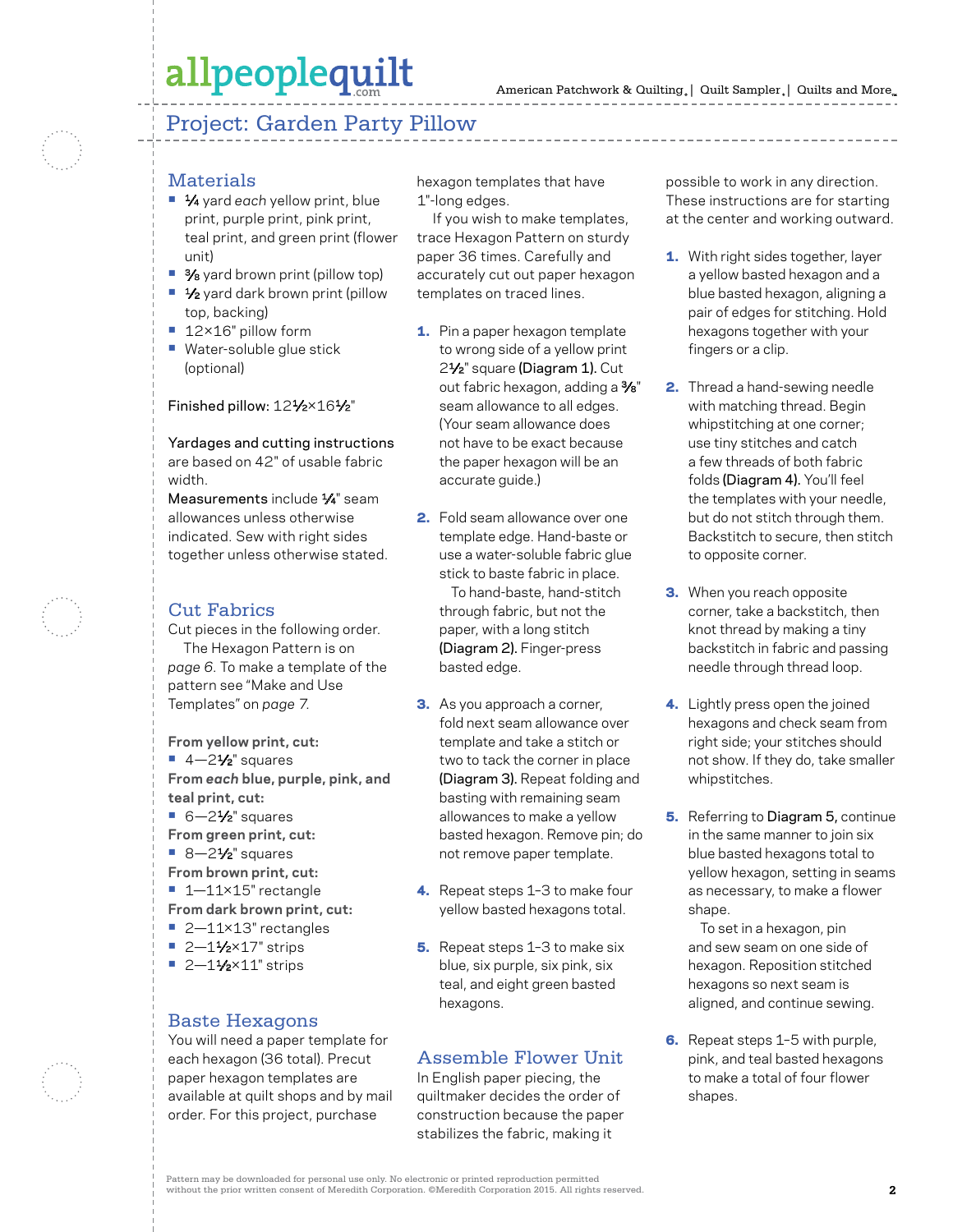American Patchwork & Quilting | Quilt Sampler | Quilts and More

### Project: Garden Party Pillow

- 7. Referring to Diagram 6, join four flower shapes and green basted hexagons to make a flower unit.
- 8. Press, remove paper templates, and press again.

#### Assemble Pillow Top

- 1. Center flower unit on brown print 11×15" rectangle; pin in place (Diagram 7).
- 2. Stitching 1⁄8" from hexagon unit edges, topstitch hexagon unit to rectangle to make appliquéd pillow top.
- 3. Join dark brown 1½×11" strips to short edges of appliquéd pillow top. Add dark brown<br>11⁄2×17" strips to remaining edges to make pillow top (Diagram 7). Press all seams toward dark brown strips. The pillow top should be 17×13" including seam allowances.

#### Finish Pillow

- 1. Turn a long edge of each dark brown print 11×13" rectangle under 1⁄4"; press. Turn same edges under 1⁄4" again; press. Topstitch folded edges to hem pillow back pieces.
- 2. Referring to Pillow Back Assembly Diagram, overlap hemmed edges of pillow back pieces about 4" to make a 17×13" rectangle. Stitch across overlaps to make pillow back.
- **3.** Layer pillow top and pillow back with right sides together. Stitch outer edges together to make pillow cover. Turn right side out through opening in pillow back; press. Insert 12×16"pillow form to complete pillow.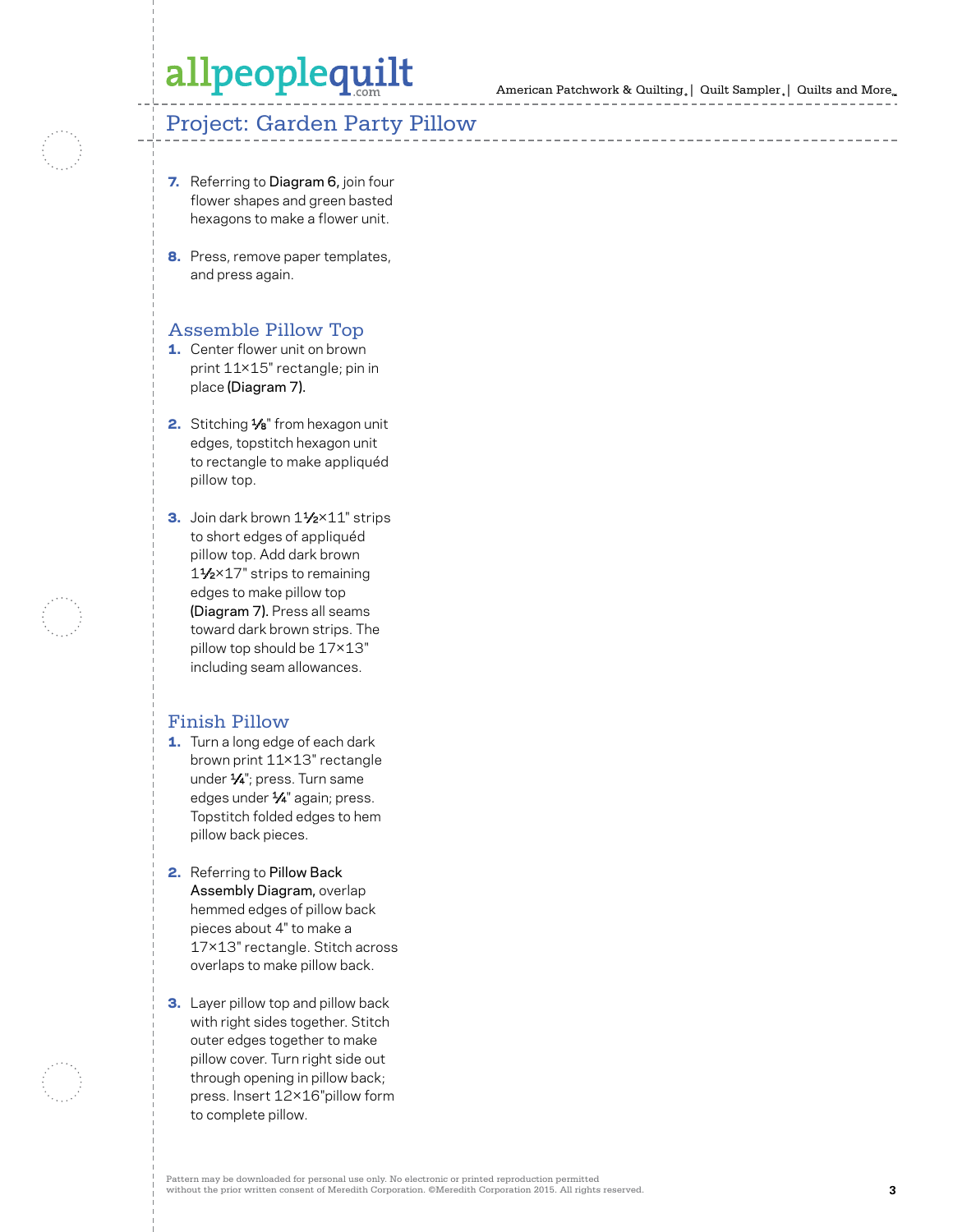American Patchwork & Quilting  $_{\circ} \, | \,$  Quilt Sampler  $_{\circ} \, | \,$  Quilts and More  $_{\circ} \,$ 

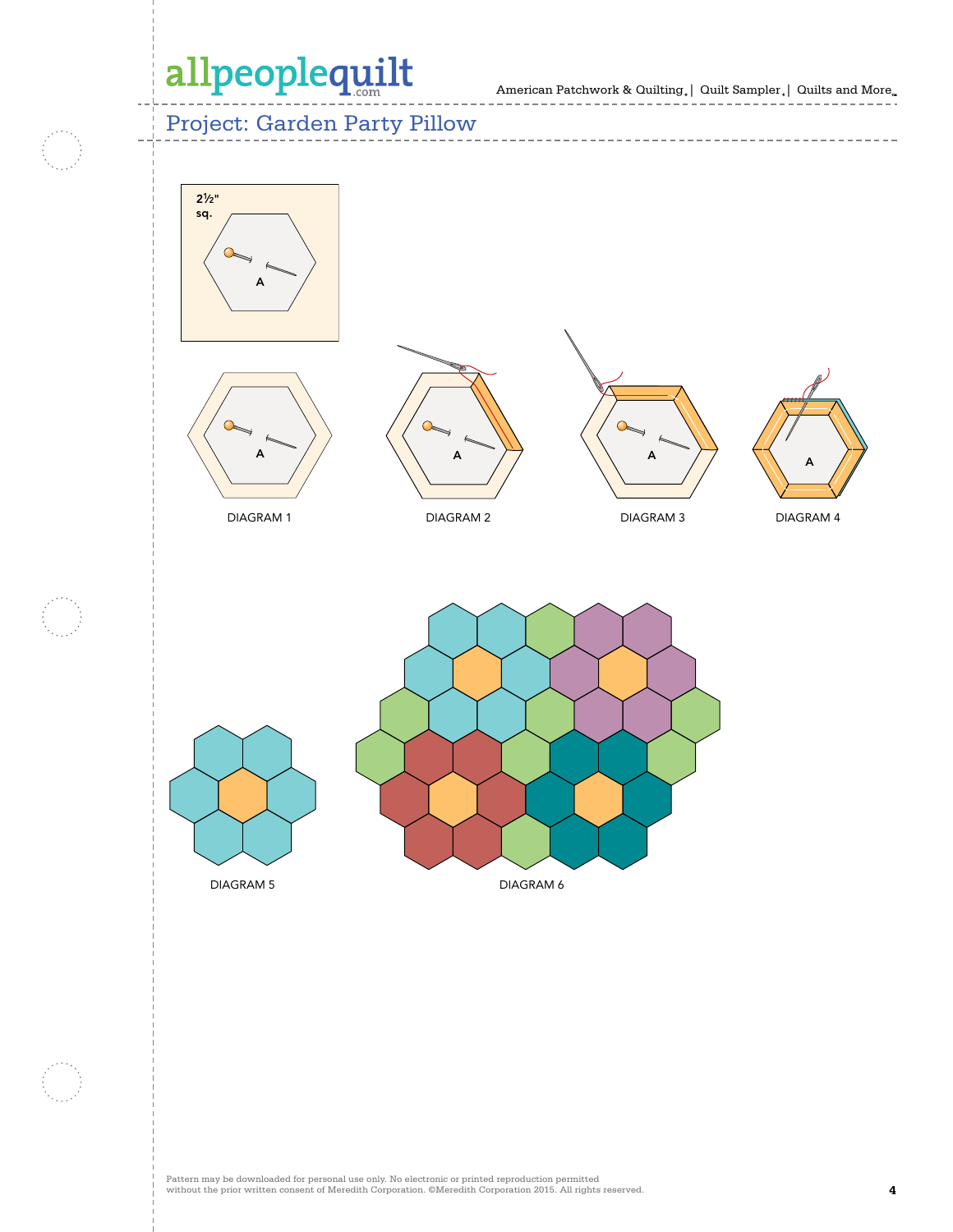American Patchwork & Quilting  $_{\circ} \, | \,$  Quilt Sampler  $_{\circ} \, | \,$  Quilts and More  $_{\circ} \,$ 

---------------------

 $- - - -$ 

-------------

### Project: Garden Party Pillow



DIAGRAM 7





PILLOW BACK ASSEMBLY DIAGRAM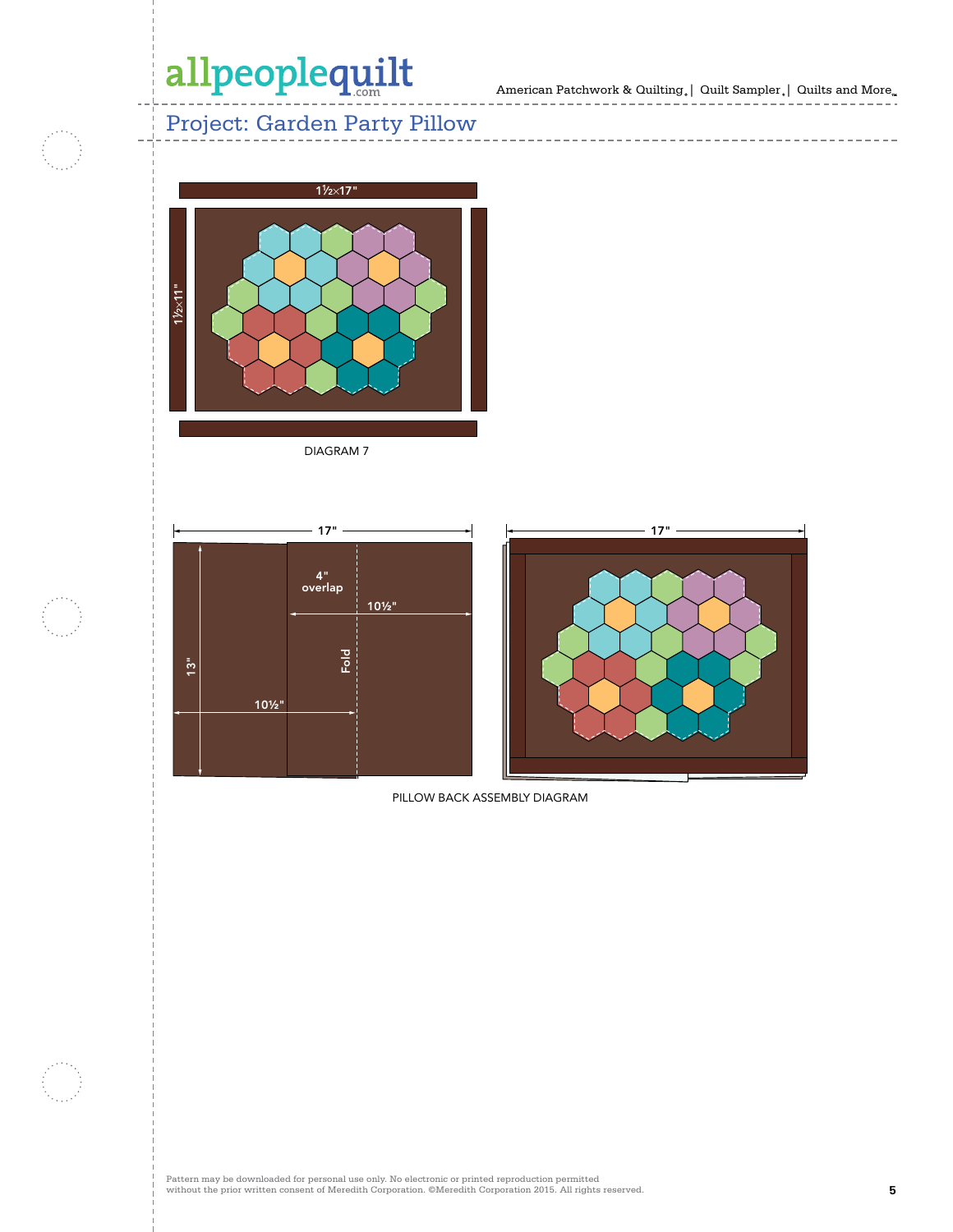American Patchwork & Quilting。| Quilt Sampler。| Quilts and More  $10016 \alpha Q$ Liz Gordon 1-20-15 and wore<sub>"</sub>

### Project: Garden Party Pillow



Pattern may be downloaded for personal use only. No electronic or printed reproduction permitted without the prior written consent of Meredith Corporation. ©Meredith Corporation 2015. All rights reserved. **6**